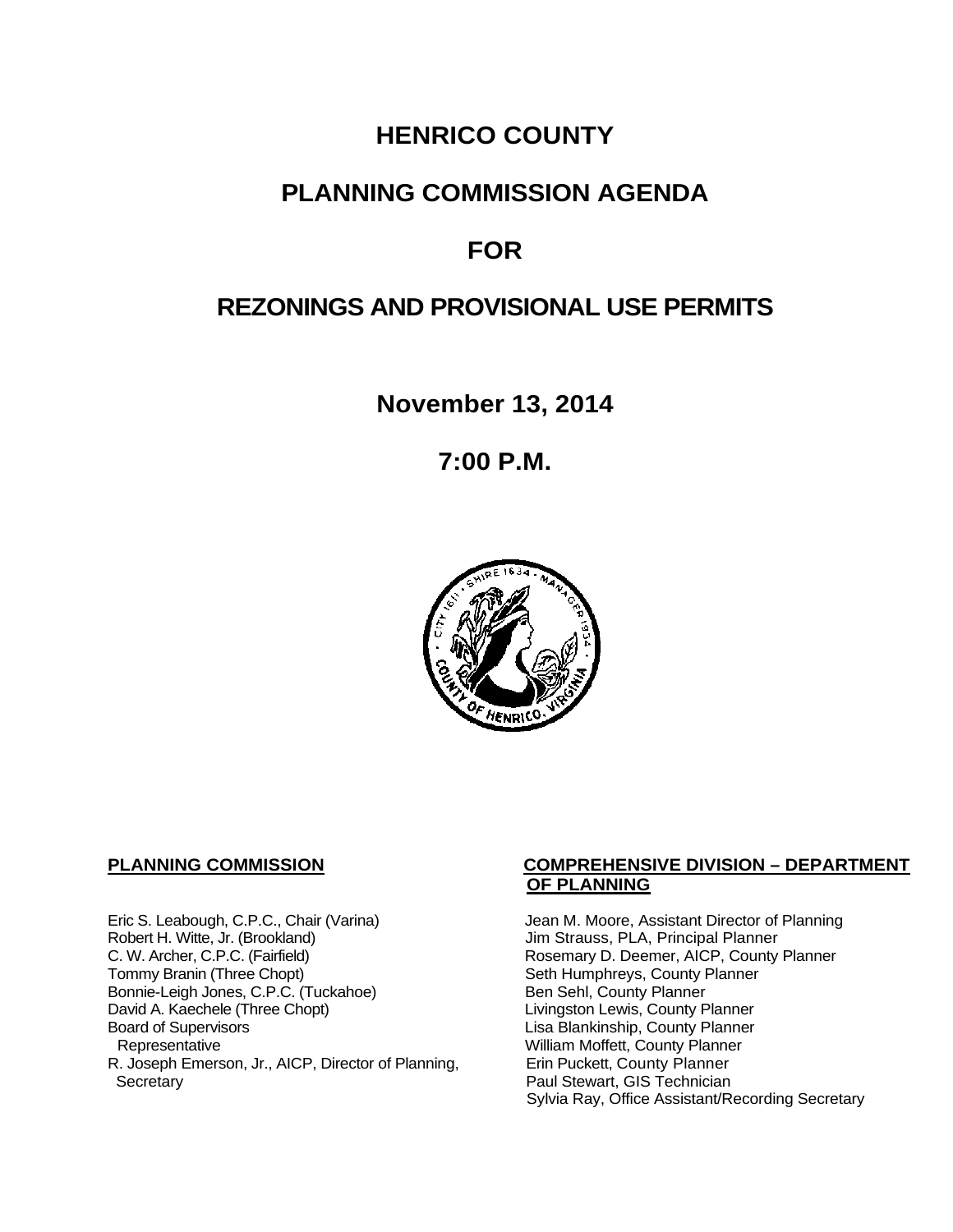# **PLANNING COMMISSION REZONING MEETING FINAL AGENDA NOVEMBER 13, 2014**

**BEGINNING AT 7:00 P.M.**

**WELCOME:**

**PLEDGE OF ALLEGIANCE:**

**RECOGNITION OF NEWS MEDIA:**

**CALL TO ORDER:**

**REQUESTS FOR WITHDRAWALS AND DEFERRALS: (0); (1)**

**REQUESTS FOR EXPEDITED ITEMS: (2)**

**CASES TO BE HEARD: (5)**

### **LANDSCAPE PLAN (Deferred from October 22, 2014)**

POD2014-00324 Lumber Liquidators East Request for approval of a landscape plan, as required by Coast Distribution Center Chapter 24, Sections 24-106 and 24-106.2 of the Henrico – 5900 Elko Road (State County Code. The 100.20-acre site is located at the Route 156) **Johnson Development for Lumber Liquidators:**  terminus of White Oak Creek Drive and on the south line of Elko Road (State Route 156), approximately 2,850 feet east of the intersection of Elko Road (State Route 156) and Elko Tract Road, on parcel 851-705-5088. The zoning is M-2, General Industrial District. County water and sewer**. (Varina)**

The applicant is requesting approval of a landscape plan for the recently approved Lumber Liquidators East Coast Distribution Center in the White Oak Technology Park. The plan provides street trees along White Oak Creek Drive and Engineers Way; evergreen plant material between the loading areas and Elko Road and Engineers Way; building foundation and parking lot planting; and supplemental planting between the office parking and White Oak Creek Drive. The plan has been reviewed and approved by the White Oak Technology Park Development Review Board, and also meets all technical requirements for staff to recommend approval. The application was deferred by the Planning Commission at its October 22, 2014 meeting, to allow time for the applicant to address noise concerns raised at the meeting. Should the Commission act on this request, the standard conditions for landscape plans are recommended.

**November 14, 2014**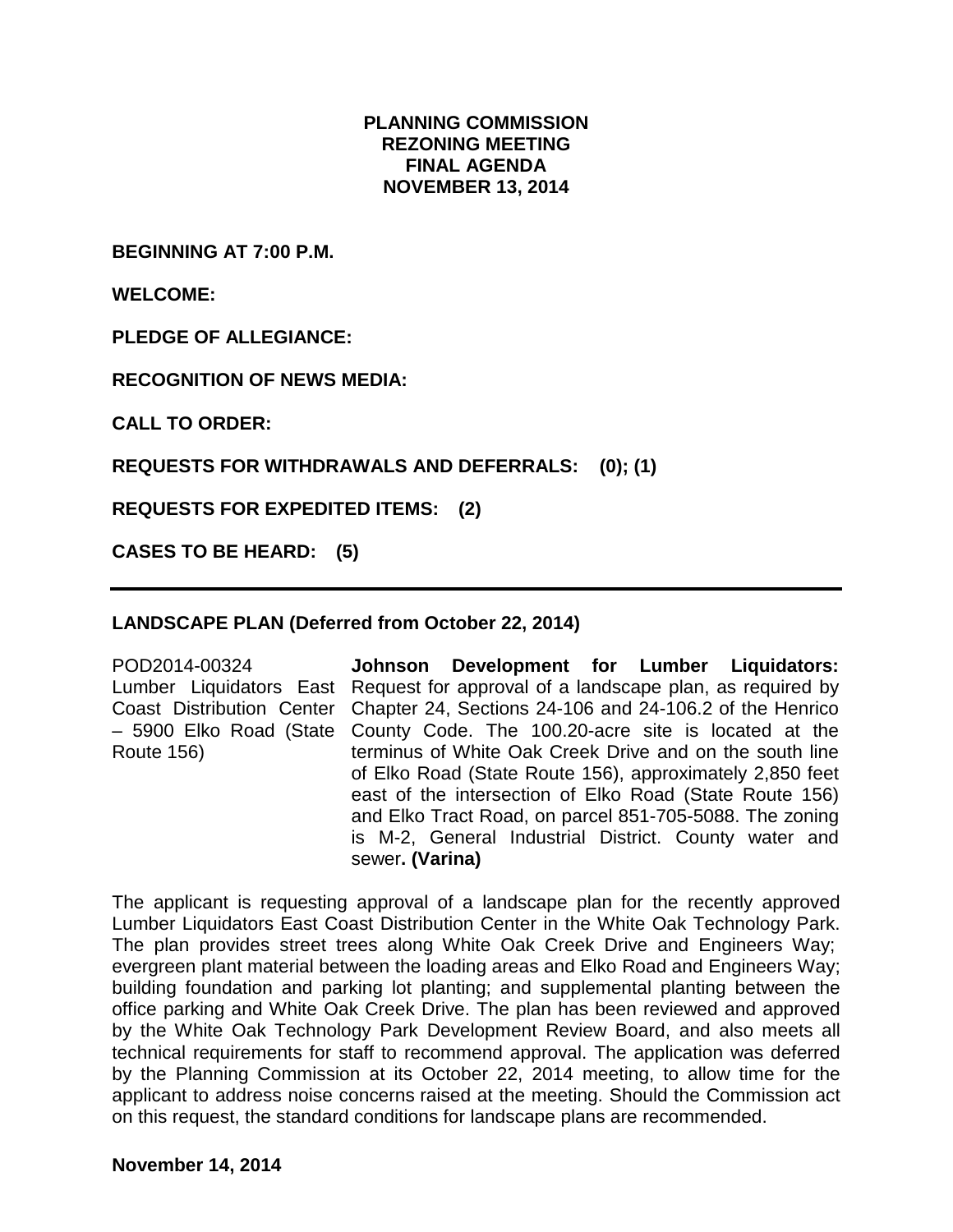**(Staff Report by Greg Garrison) (Applicant's Representative: Scott Wiley) (Deferral Requested to November 19, 2014) Deferred to the November 19, 2014 Meeting**

**VARINA:**

None**.** 

### **FAIRFIELD:**

None.

## **THREE CHOPT:**

**REZ2014-00046 James W. Theobald for Don Smith:** Request to conditionally rezone from A-1 Agricultural District to M-1C Light Industrial District (Conditional) Parcel 754-757-4951 and part of Parcel 754-757-5501 containing 3.03 acres located on the east line of Pemberton Road (State Route 157) approximately 660' south of its intersection with W. Broad Street (U.S. Route 250). The applicant proposes a selfservice storage facility. The use will be controlled by proffered conditions and zoning ordinance regulations. The 2026 Comprehensive Plan recommends Office. **Staff – Livingston Lewis**

**Recommended for Approval**

**REZ2014-00047 HHHunt Holloway, LLC:** Request to rezone from R-3C One-Family Residence District (Conditional) to C-1C Conservation District (Conditional) part of Parcel 751-773-2046 containing 3.9 acres located along the Chickahominy River approximately 150' north of the terminus of Westward Terrace. The applicant proposes a conservation district. The use will be controlled by zoning ordinance regulations and proffered conditions. The 2026 Comprehensive Plan recommends Environmental Protection Area and Suburban Residential 2. **Staff – Seth Humphreys (Expedited Agenda Requested)**

**Recommended for Approval**

**TUCKAHOE: Sportspage West Inc.:** Request for a Provisional Use Permit under Sections 24-58.2(d), 24-120 and 24-122.1 of Chapter 24 of the County Code in order to allow outdoor dining for an existing restaurant (Sportspage West) on part of Parcel 737-751-0067 located approximately 580' west of the west line of John Rolfe Parkway at its intersection with Ridgefield Green Drive. The existing zoning is B-2C Business District (Conditional). The 2026 Comprehensive Plan recommends Commercial Concentration and Environmental Protection Area. **Staff – William Moffett (Expedited Agenda Requested)**

**Recommended for Approval**

**REZ2014-00048 James W. Theobald for Bickford Senior Living:** Request to conditionally rezone from R-0C One-Family Residence District (Conditional) to R-6C General Residence District (Conditional) Parcel 737-750-7485 containing 7.58 acres located on the southwest line of Ridgefield Green Drive between John Rolfe and Ridgefield Parkways. The applicant proposes an assisted living facility. The use will be **November 14, 2014**